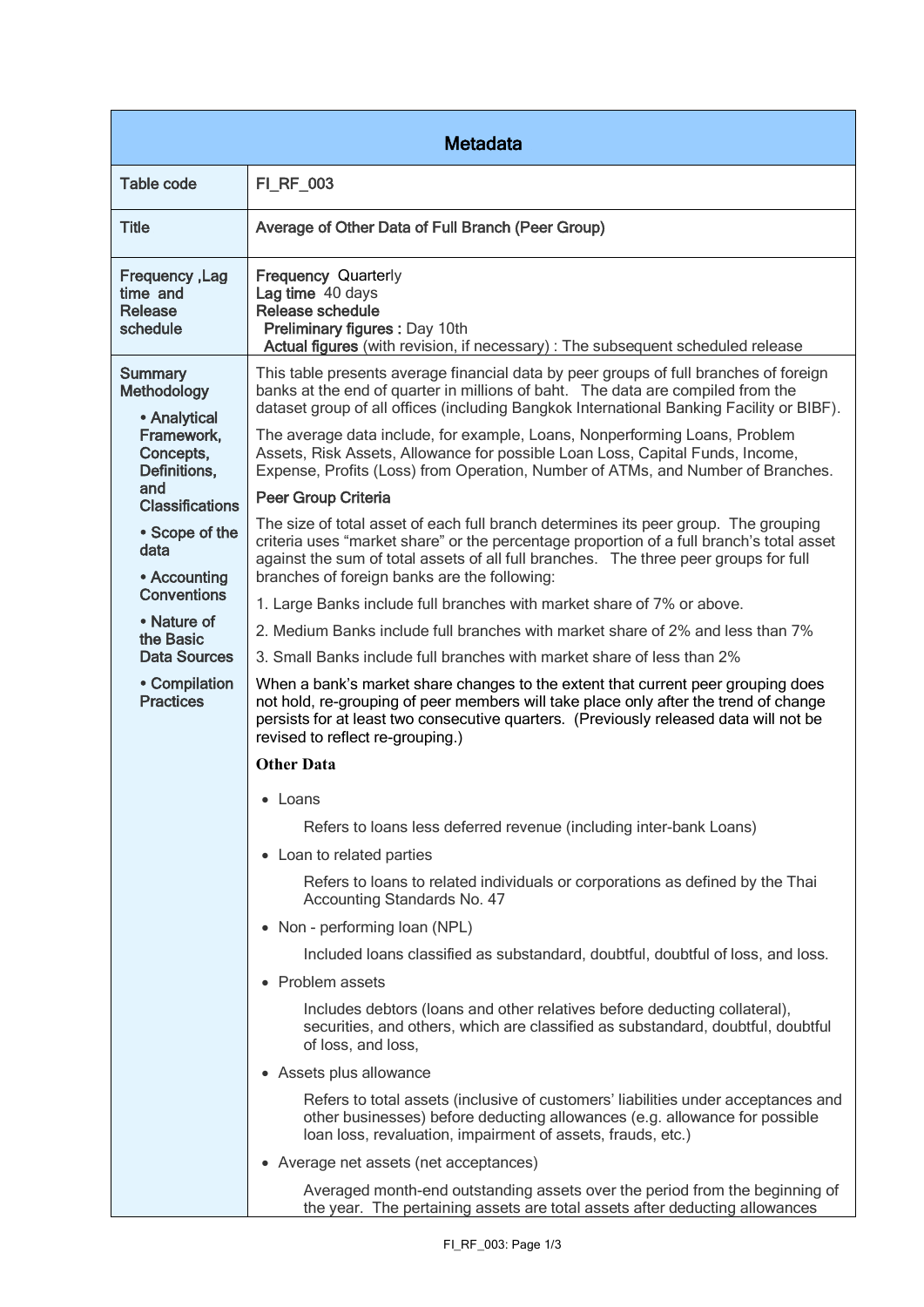|                        | (e.g. allowance for possible loan loss, revaluation, impairment of assets,<br>frauds, etc.), and after deducting customers' liabilities under acceptances and<br>other businesses.                                                             |
|------------------------|------------------------------------------------------------------------------------------------------------------------------------------------------------------------------------------------------------------------------------------------|
|                        | • Actual allowance                                                                                                                                                                                                                             |
|                        | Refers to existing allowances                                                                                                                                                                                                                  |
|                        | • Required allowance                                                                                                                                                                                                                           |
|                        | Refers to mandatory allowances                                                                                                                                                                                                                 |
|                        | • Assets under section 32                                                                                                                                                                                                                      |
|                        | Refers to obligation-free assets that are held by law as "assets under section<br>6", comprising, e.g. deposits at the Bank of Thailand (BOT), Thai government<br>securities, BOT bonds, and securities guaranteed by the Ministry of Finance. |
|                        | • Capital funds                                                                                                                                                                                                                                |
|                        | Equal the lowest amount of the followings:                                                                                                                                                                                                     |
|                        | a. Assets under section 32<br>b. Net funds for maintaining assets under section 32<br>c. Net funds for maintaining assets under section 32 plus net inter-office<br>balance.                                                                   |
|                        | • Risk assets                                                                                                                                                                                                                                  |
|                        | Equal assets and customers' liabilities multiplied by "Credit Conversion Factor"<br>(CCF) as specified by the Bank of Thailand.                                                                                                                |
|                        | • Off-balance sheet transactions                                                                                                                                                                                                               |
|                        | Comprise outstanding amount of<br>o Aval and Loan guarantee<br>o Contingent liabilities under undue import bills<br>○ Commercial papers sold with recourse<br>o Letter of credit<br>o Derivatives<br>$\circ$ Others                            |
|                        | • Total income                                                                                                                                                                                                                                 |
|                        | Includes interest income, dividend, and non-interest income                                                                                                                                                                                    |
|                        | • Total expenses                                                                                                                                                                                                                               |
|                        | Include Interest expenses and operating (non-interest) expenses                                                                                                                                                                                |
|                        | • Profit (loss) from operation                                                                                                                                                                                                                 |
|                        | Equals Total income minus Total expenses                                                                                                                                                                                                       |
|                        | • Number of Automated Machines: ATMs/CDMs (Units)                                                                                                                                                                                              |
|                        | Number of Bank Branches and Service Points<br>(Bank Branches including Banking Agents Abroad except Representative Office)                                                                                                                     |
| Source of data         | Foreign Bank Branches, Consolidated report : Data include IBF operation but exclude<br><b>Non-Retail Banks</b>                                                                                                                                 |
| <b>Accessibility</b>   | <b>BOT's website</b><br>(http://bot.or.th/App/BTWS_STAT/statistics/BOTWEBSTAT.aspx?reportID=422&language=eng)                                                                                                                                  |
| <b>Revision policy</b> | Revision is made when updated data become available.                                                                                                                                                                                           |